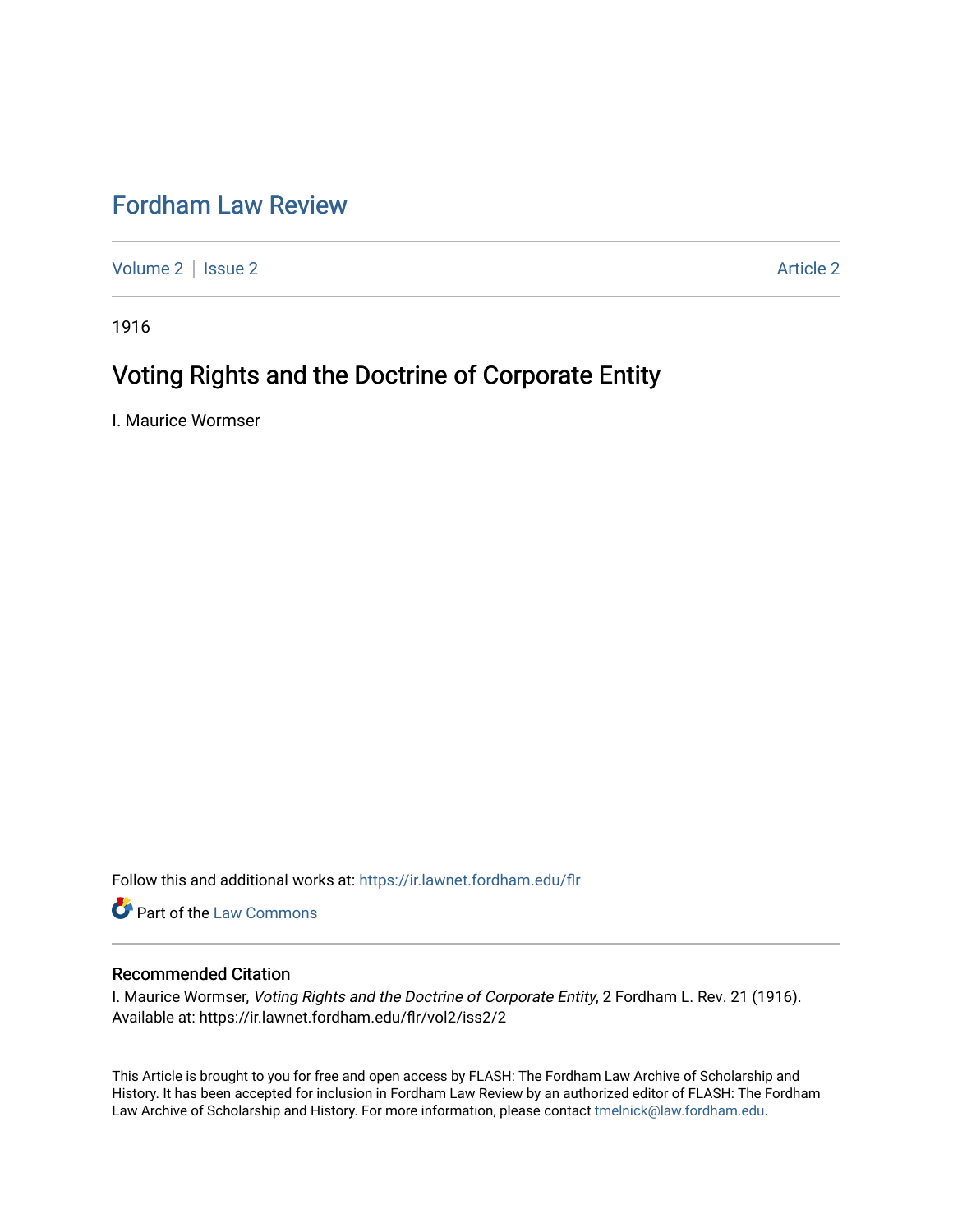## **Voting Rights and the Doctrine of Corporate Entity.**

Corporation A owns all the stock of corporation B. The latter is run as a subsidiary of the former. The officers of each are substantially identical. They have separate boards of directors with varying members and they maintain distinct sets of books. Their existence as separate organizations is preserved. Corporation B owns, let us say, one hundred shares of stock in corporation A. The question is, can it lawfully vote them? Could the stock held by the subsidiary corporation in the corporation controlling it, be voted upon the issue of the dissolution of the latter, for example?

The decisions at common law were in conflict as to whether a corporation had implied power to hold stock in another corporation. The English cases hold "that there is not, either by the common or statute law, anything to prohibit one trading corporation from taking or accepting shares in another trading corporation."' The Ohio cases, followed in many American jurisdictions, hold, on the other hand, "that one corporation cannot become the owner of any portion of the capital stock of another corporation, unless authority to become such is clearly conferred by statute."2 And, says the Ohio Court, "Were this not so, one corporation, by buying up the majority of the shares of the stock of another, could take the entire management of its business, however foreign such business might be to that which the corporation so purchasing said shares was created to carry on. **A** banking corporation could become the operator of a railroad, or carry on the business of manufacturing, and any other corporation could engage in banking by obtaining the control of the

**<sup>1.</sup> In re Asiatic Banking Corporation, L. R., 4 Ch. App. Cas.,** 252; **Canfield & Wormser's Cases on Private Corporations, 215; Booth v. Robinson, 55 Md.. 419, accord.**

**<sup>2.</sup> Franklin Bank v. Commercial Bank, 36 Ohio St., 350; Canfield & Wormser's Cases, 215; Byrne v. Schuyler Mfg. Co., 65 Conn., 336; 31 AU., 833; People v. Chicago Gas Trust Co., 130 Ill., 268;** 22 **N. E., 798; Woodberry v. McClurg, 78 Miss., 831; 29 So. 514; Holmes Mfg. Co. v. Holmes Metal Co., 127 N. Y., 252; 27 N. E. 831; Easun v. Buckeye Brewing Co., 51 Fed., 156; Elliott & Wormser's Illustrative Cases on Private Corporations, 143, accord.**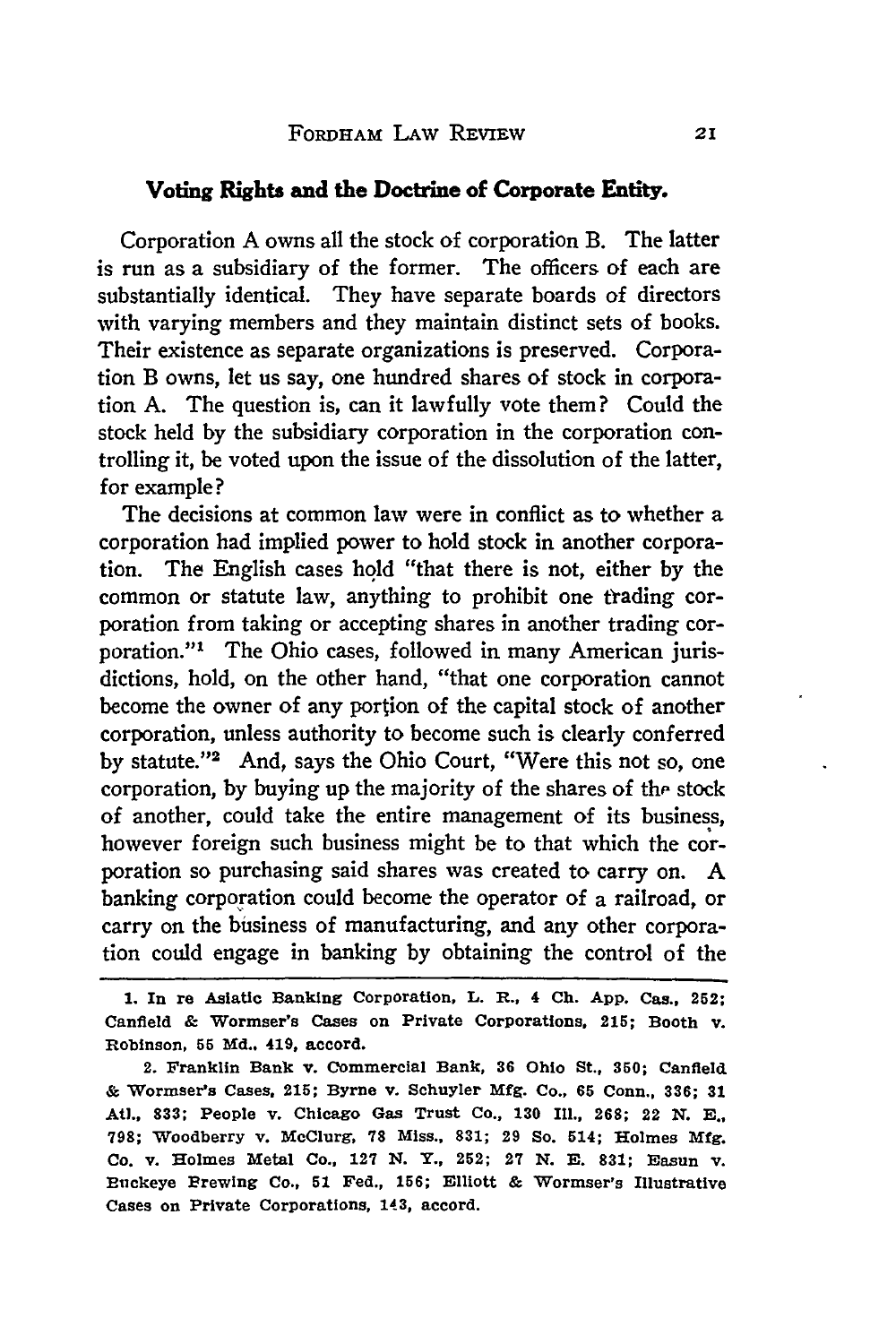bank's stock."<sup>3</sup> It might be urged that such an acquisition, as the Ohio court mentions, is *ultra vires*, not because the purchase is stock, but because the business is outside the scope of the charter of the purchasing corporation.<sup>4</sup> In New York, the difficult question, and its corollary-the validity of the holding companywere put to rest **by** statutory enactment, which not only gives to one corporation the right to hold stock in another, but further contemplates, at least inferentially, the ownership **by** one corporation of the entire capital stock of another.<sup>5</sup>

We start, therefore, with the hypothesis that there is nothing in the written law of this state which forbids one corporation from holding even the entire capital stock of another corporation, or causes thereby the destruction of their separate corporate existence. If corporation B is a distinct legal entity from corpora-

4. See Hill v. Nisbet, 100 **Ind.,** 341; Canfield & Wormser's Cases, **2U5,** Note **6.** The correct test is, at common law, whether the purchase is reasonably incidental to, and consequential upon, the authorized corporate objects. This depends on the surrounding circumstances.

**5.** See. 52. Purchase of Stock of Other Corporations. *Any* stock corporation, domestic or foreign, now existing or hereafter organized, except moneyed corporations, may purchase, acquire, hold and dispose **of** the stocks, bonds and other evidences of indebtedness of any corporation, domestic or foreign, and issue in exchange therefor its stock, bonds or other obligations **if** authorized so to do **by** a provision in the certificate of incorporation of such stock corporation, or in any certificate amendatory thereof or supplementary thereto, filed in pursuance of law, or if the corporation whose stock is so purchased, acquired, held or disposed of. is engaged in a business similar to that of such stock cor**poration,** or engaged In the manufacture, use or sale of the property, or in the construction or operation of works necessary or useful In the business of such stock corporation, or in which or in connection with which the manufactured articles, product or property of such stock corporation are or may be used, or is a corporation with which such stock corporation is or may be authorized to consolidate. When any such corporation shall be a stockholder in any other corporation, as herein provided, its president or other officers shall be eligible to the office of director of such corporation, the same as **If** they were individually stockholders therein and the corporation holding such stock shall possess and exercise in respect thereof, all the rights, powers and privileges of individual owners or holders of such stock. (Stock Corp. Law, **N.** Y.)

**<sup>3.</sup>** Franklin Bank v. Commercial Bank, supra.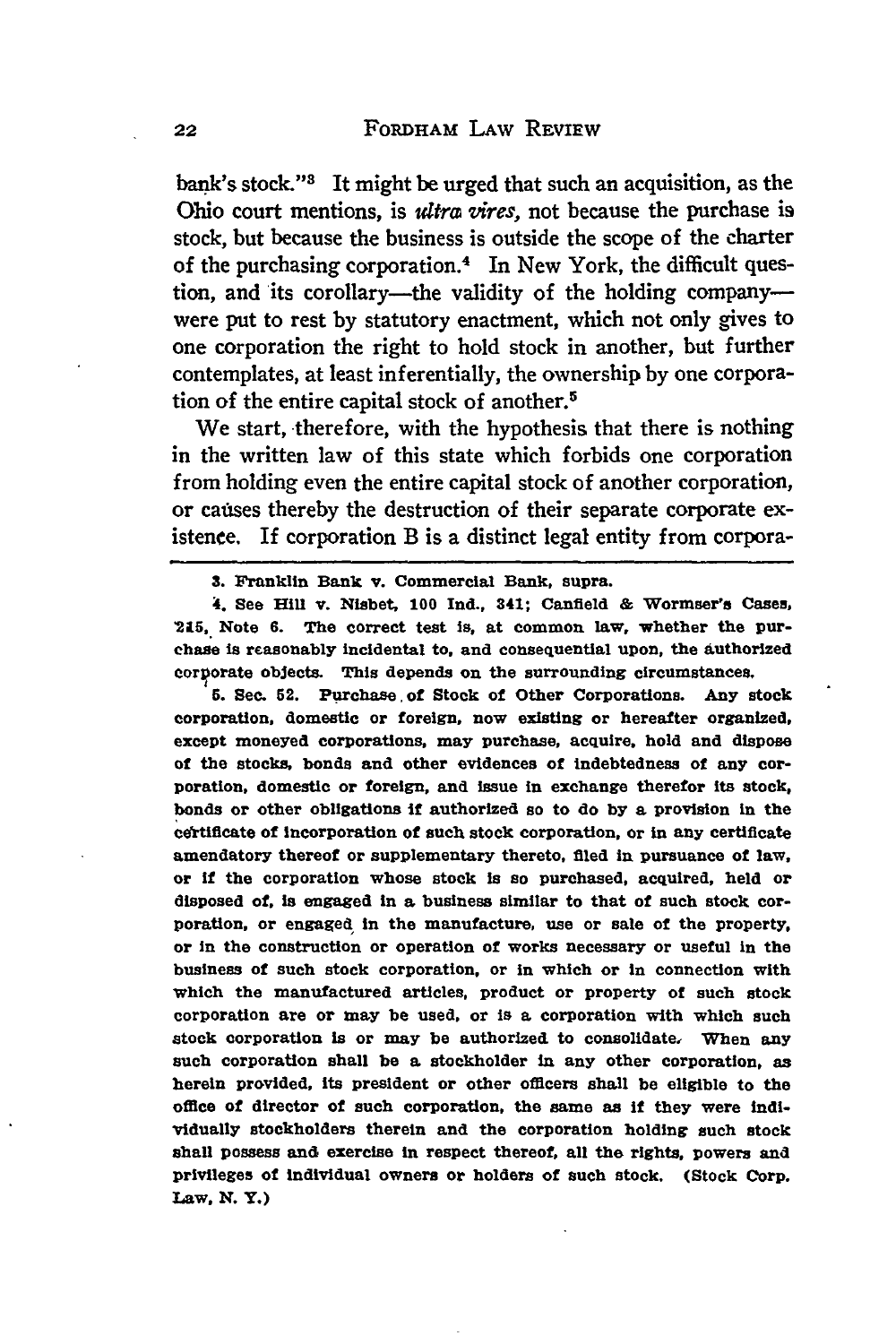tion **A,** why cannot it hold stock in another corporation, namely, corporation A, and possess as incident to its ownership of the stock, the voting rights appurtenant thereto? But, on the other hand, it may be asked, how can corporation B fairly be permitted to vote its shares in corporation A, since to permit this would be tantamount to allowing corporation A to vote shares of itself owned **by** itself? These questions strike so deeply into the roots of corporation law that their evasion can hardly be thought of.

At the outset, let it stand admitted that a corporation cannot vote its own stock. The cases so hold, and their doctrine is in accord with the dictates of sound public policy.6 In fact, it is elementary that "a corporation may not vote shares of its own stock held **by** it, either directly or indirectly **by** a trustee."'7

Conceding this, it is erroneous to affirm that it follows that -corporation B cannot vote the shares of stock which it owns in corporation **A.** That begs the question. It assumes that corporation B and corporation A are but one entity in the eye of the law, and that, therefore, corporation A is voting shares of its own stock. Mere identity of stock ownership does not make two corporations one and the same. This last proposition, however, is **by** no means universally conceded. It has become increasingly the fashion of late, to urge that when the same group of associates acting with a common purpose, assumes two separate corporate organizations, the separate entity of the two organizations is a mere sham, an empty mask, and that the law may and will strip away the mask and look to the actual persons behind it.<sup>8</sup> The contention is—how can a mere process of duplicate corporate christening create distinct juridical personalities, how

**6. Ex** parte Holmes, **5** Cow. *(N.* Y.), 426; Cook, Corps (7th **Ed.),** Sec. **613.**

**S.** This was one of the Government's chief contentions In the recent case of United States v. Delaware, Lackawanna **&** Western R. Co., **238 U. S., 516;** reversing, 213 Fed., 240. The contention was quite unnecessary.

**<sup>7.</sup>** See the writer's paper, **"The** Power of a Corporation to **Ac**quire its Own Stock," 24 Yale Law Journal, **177,** 184, collecting the authorities.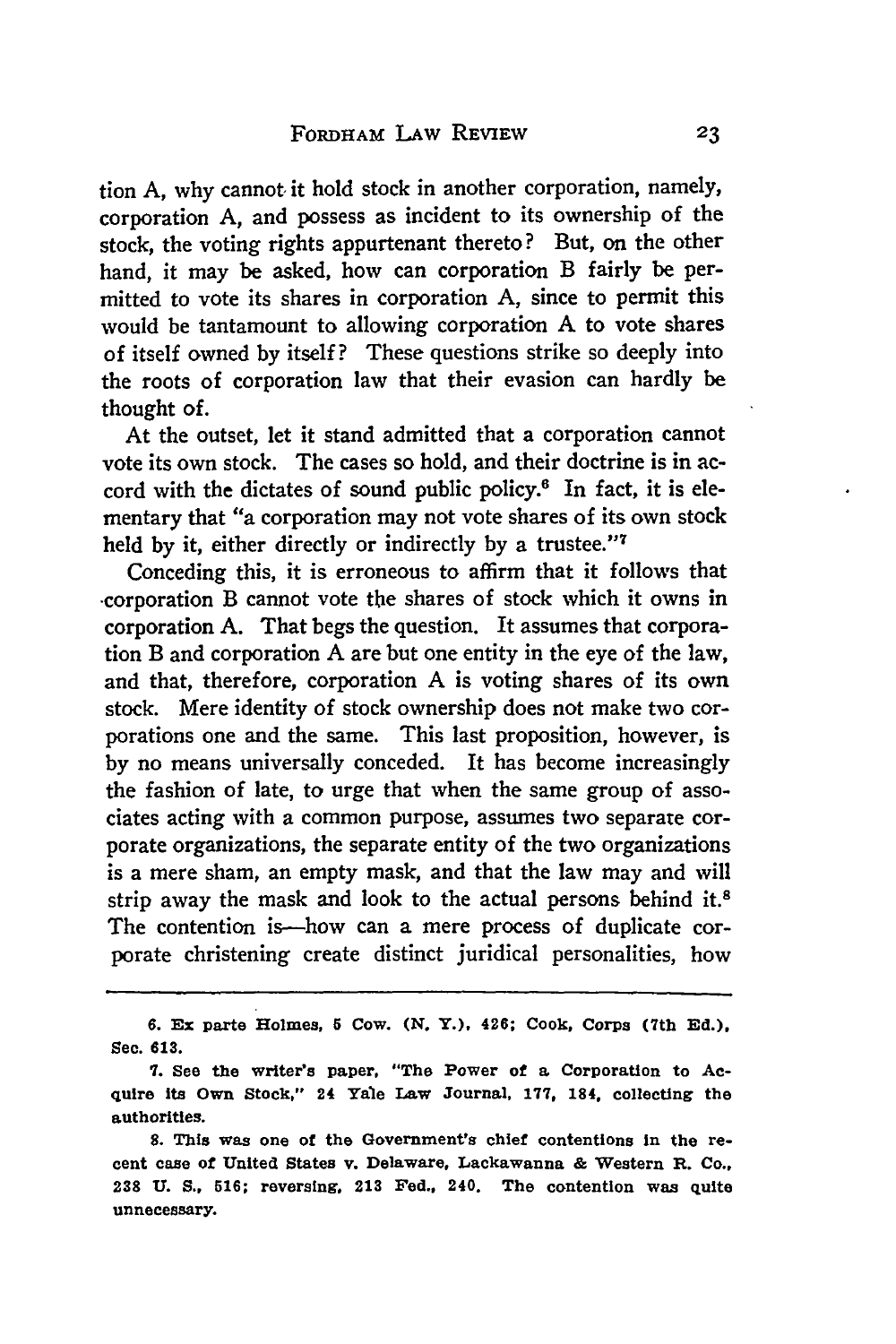can the law treat these corporate Dromios<sup>9</sup> as other than one and the same? However plausible this argument may appear, it cannot be upheld by the courts without striking at the bed-rock principle of corporateness, namely, the existence of the corporation as a juristic person separate and distinct from its members.10 A corporation is much like an expansible symbol, for instance, a bracket in an algebraic expression; which, while treated as a unit, is nevertheless capable at any time of being expanded to show its real constituency. It is logically mandatory that the distinction between the corporation, as a legal unit, and its members, be maintained. Would even the most radical contend that the United States Steel Corporation and the Southern Pacific Railroad Company are one and the same, because, by some chance, their stockholders on a given date are identical? The proposition that two corporations are identical because their stock ownership is the same or substantially the same, is not merely unorthodox-it is revolutionary. It ignores the basic conception of corporation law.

The leading case in this country is *Button v. Hoffman.*<sup>11</sup> It was there held that the owner of all the capital stock of a corporation could not bring a replevin suit in his own name to recover certain corporate personalty, since he is not the corporation, and since "while the corporation exists he is a mere stockholder of it and nothing else." And, it is also the rule that the circumstance that the owner of all the stock is another corpora-

**10.** People's Pleasure Park Co. v. Rohleder, **109** Va., 439; **61 S.** *E.,* **794; 63 S.** *E.,* **981; Canfield & Wormser's Cases, 3, holding a corpora**tion is not a "colored person," though it is admittedly "composed exclusively of negroes." The Civil Law rule is the same. La. Civ. Code, Arts. 427, 432, 435. 436. **And** see, Mioton v. Del Corral, **132** La., **730; 61 So., 771.**

**11. 61 Wis., 20, 20 N. W., 667; Canfield & Wormser's Cases, 7. Cited with approval as recently as State v. Tacoma Ry. & Power Co., 61** Wash, **507; 11Z** Pac., **506.**

**<sup>9.</sup> Shakespeare's Comedy of Errors, Act. V, Scene 1:**

<sup>&</sup>quot;Duke. One of these men **Is** Genius to the other; and so of these: Which is the natural man, and which the spirit? Who deciphers them? "Dromio of Syracuse. I, sir, am Dromio; command him away.

<sup>&</sup>quot;Dromio of Ephesus. I, sir, **am Dromio; pray let me stay."**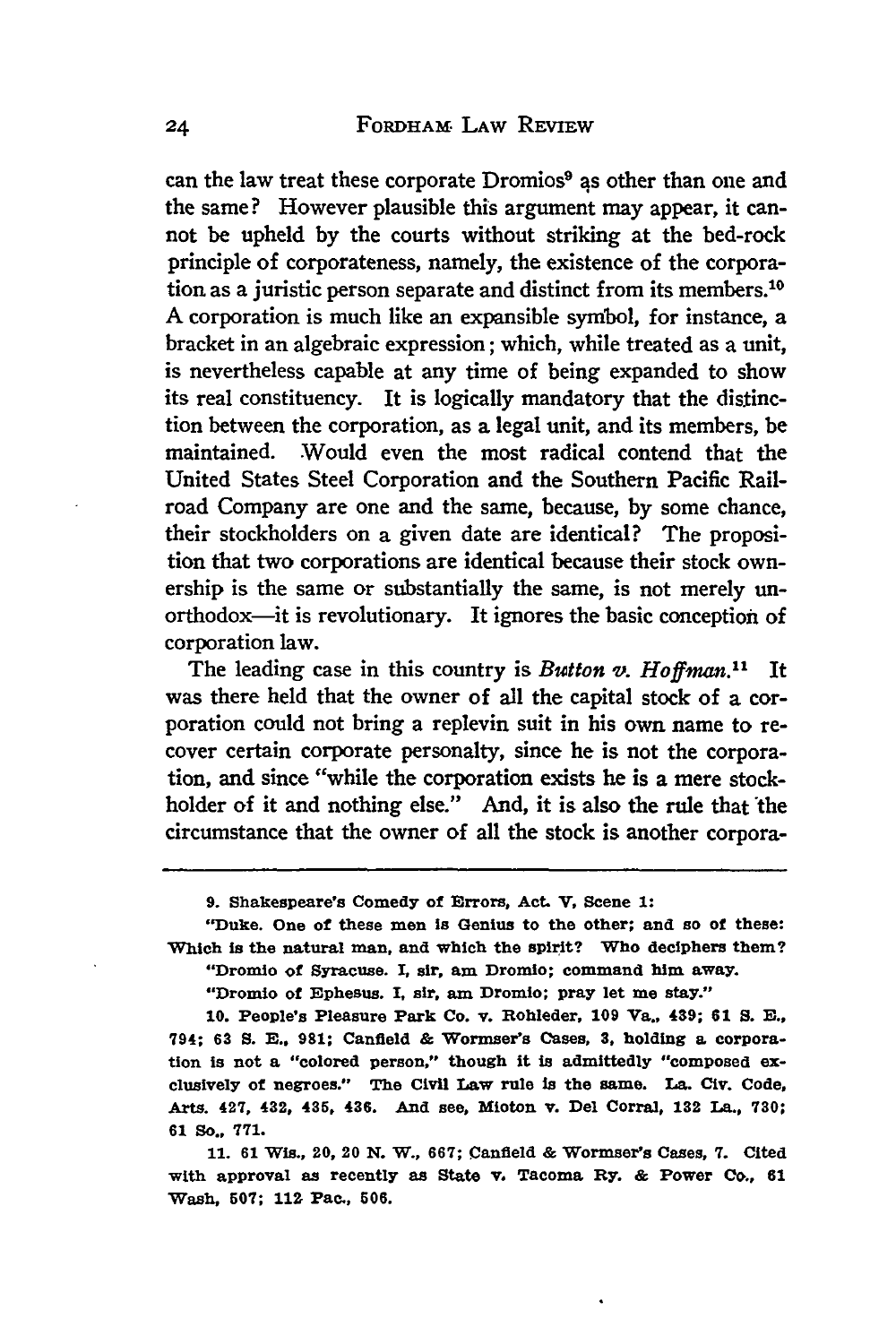tion "makes no difference in principle."<sup>12</sup> To the same effect are numerous authorities.13 This doctrine, that the most distinctive attribute of the corporate type of business organization is its **ex**istence as a legal entity distinct and apart from the stockholders, is a necessary one. Any other rule "would result in the worst sort of complication,"<sup>14</sup> particularly where titles to property might be involved. The New York decisions are in accord, and adhere to the entity doctrine,<sup>16</sup> unless fraud or its equivalent be proven distinctly.<sup>16</sup> In a recent case,<sup>17</sup> Miller, J., said:

> "It is well settled that the title to corporate property is in the corporate entity and not in its stockholders *(Saratac & L. P. R. R. Co. v. Arnold,* 167 N. **Y., 368;** *Butffalo L. T. & S. D. Co. v. Medina Gas Co., 162* N. Y., 67), and, as the transfer made by Schwickart did not purport to be a corporate act, it was manifestly insufficient to transfer the corporate property, although he may have owned substantially all of the stock."

The English cases take the same point of view. Where all the shares of a German company were owned by an English company,

12. Exchange Bank of Macon v. Macon Const. Co., **97** Ga., **1; 26** *S.* **E., 826;** Canfield **&** Wormser'e Cases, **10,** Note **8.**

**18.** Spencer v. Champion, **9** Conn., 585; Newton **Mfg.** Co. v. White, 42 Ga., 148; Hopkins v. Roseclare Lead Co., 72 **Ill., 378;** Allemong V. Simmons, **124 Ind., 199;** Stagg **Co. v.** Taylor, **113 Ky., 709;** In the Matter of Belton, 47 La. Ann., 1614; England v. Dearborn, 141 Mass., **590;** Ulmer v. Lime Rock R. Co., **98** Me., **579;** Rough v. Breitung, **117** Mich., 48; Baldwin **v.** Canfield, 26 Minn., 48; Central **Mfg.** Co. **v.** Montgomery, 144 Mo. **App.** 494; Monongahela Bridge Co. v. Pittsburg Tract. Co., **196** Pa. St., **25;** Rhawn v. Furnace Co., 201 Pa. St., **687;** Parker v. Bethel Hotel Co., **96** Tenn., 252; Aiello **v.** Crampton, 201 Fed., **891;** 120 **C. C. A., 189.** But **see,** Swift v. Smith **66 Md.,** 428.

14. Gallagher v. Germania Brewing Co., **58** Minn., 214; 54 **N.** W., **1115,** per Mitchell, **J.**

**15.** Stone v. Cleveland **&c.** R. Co., 202 **N.** Y., 852; Saranac **i.** Co. v. Arnold, **167 N.** Y. **868;** Buffalo Loan **Co. v.** Medina Gas Co., 162 **N.** *Y.,* **67;** Irvine v. **N. Y.** Edison Co., **207 N.** Y., 426; Palmer v. Ring, **118 App.** Div., 643; New York Air Brake Co. **v.** International Steam Pump Co., **64** Misc., 847.

**16.** Goss & Co. **v.** Goss, No. 2, 147 **App.** Div., **698;** Garrigues v. International Agricult. Corp., **159 App.** Div., **877,** 880, per Dowling, **J.**

**17.** Palmer v. Ring, **118 App.** Div., 648; **99 N.** Y. Supp., **290;** Canfield & Wormser's Cases, **11,** Note **3.**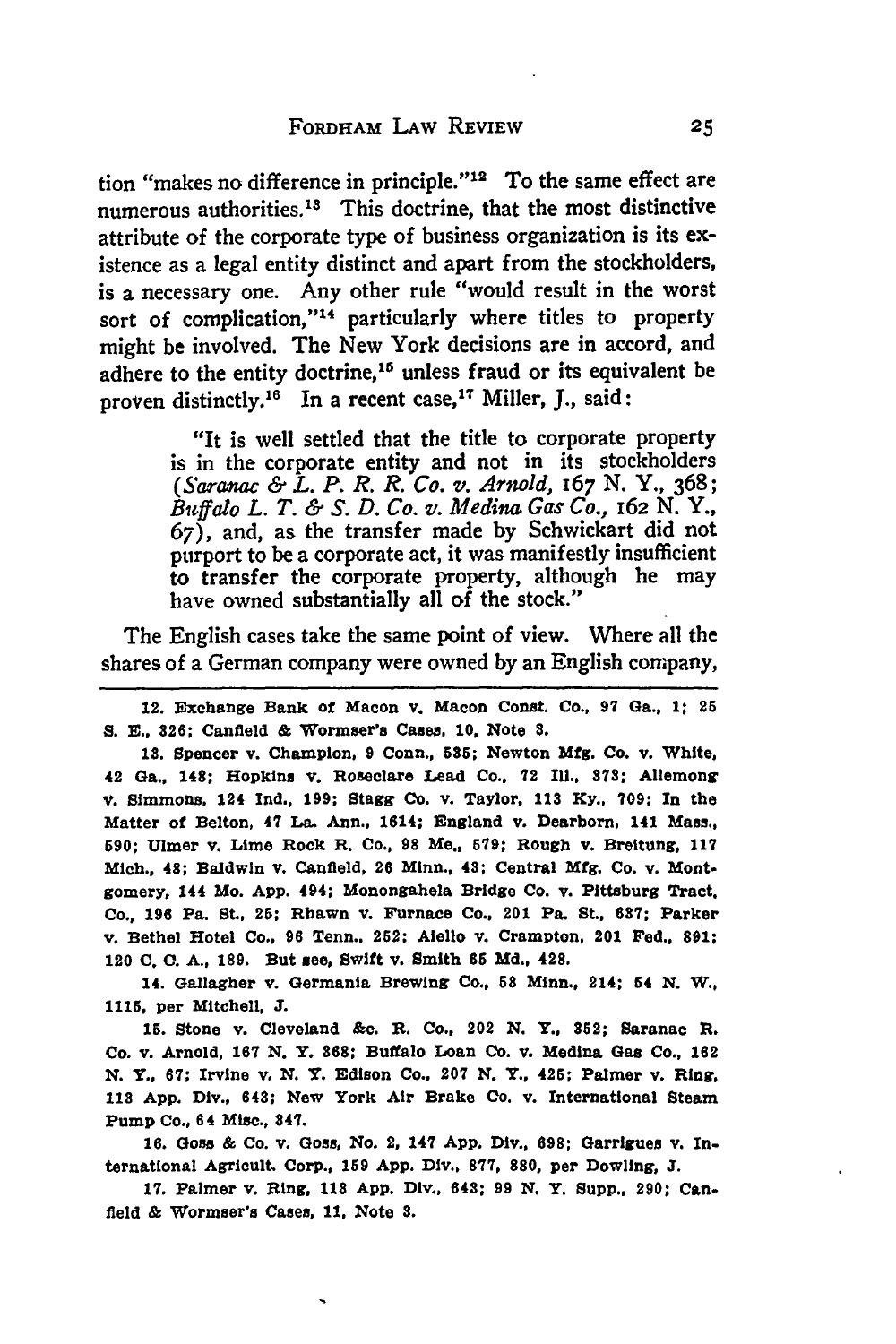the court held that this fact "does not make the German company a mere alias, or a trustee, or an agent for the English company, or for the stockholders in the English company,"<sup>18</sup> and declared that: "The German company is an existing person and a different entity from the English company." Since the commencement of the present European conflict, the English courts have made several interesting applications of the doctrine of corporate entity. **Of 25,000** shares of stock of a company incorporated in England, all the shares except 2 shares were held **by** alien enemies, to wit, Germans. The corporation brought suit against a certain other corporation in an English court. It was held entitled to sue.<sup>19</sup> The decision is sound. The alien enemy character of the shareholders did not alter the English domicile and citizenship of the corporation.20 The decision resembles the well-known early case of *Queen v. Arnaud*.<sup>21</sup> An English statute forbade the registration of any vessel owned **by** foreigners, "in whole or in part, directly or indirectly." A corporation chartered **by** England, whose chief stockholders were foreigners, sought to compel the registry of its vessel. It was held that the vessel should be registered. This may strike some persons as anomalous also, but it is quite correct.<sup>22</sup>

From the foregoing discussion, it follows that corporation A and corporation B should be regarded **by** the courts as two sepa-

**18.** Gramophone **&** Typewriter, Ltd. v. Stanley, L. R **[19061,** 2 **K.** B., **856 [1908],** 2 **K.** B., **89;** Canfield **&** Wormser's Cases, **39.** The decision is rested on the decision of the House of Lords in Salomon v. Salomon **&** Co., **I.** R. **[1897], App.** Cas., 22. The Supreme Judicial Court of Massachusetts recently rendered a much similar decision. Brighton Packing Co. v. Butchers' Slaughtering **&** Melting **Ass'n,** 211 Mass., **398;** Contra, Andres v. Morgan, **62** Ohio St., 236.

**19.** Continental Tyre **&** Rubber Co., Ltd., v. Diamler Co., Ltd., **138** L. T. **J. (C. A.), 272; S, C., 138 L.** T. **J., 83.**

20. Of course, none of the proceeds of the suit, in the event of success could be remitted to the enemy shareholders, thus avoiding giving aid to an alien enemy.

2-1. **9 Q.** B. (Adol. **& El.), 806.**

22. **See** also, Humphreys v. McKlssock, 140 **U. S.,** 304; In re Watertown Paper Co., **169** Fed., 262; 94 **C. C. A., 528;** per Noyes, **T.** In McCaskill Co. v. United States, Mr. Justice McKenna recently said: "Undoubtedly **a** corporation is in law, a person or entity entirely distinct from its stockholders and officers." **(216 U. S., 504,** 514.)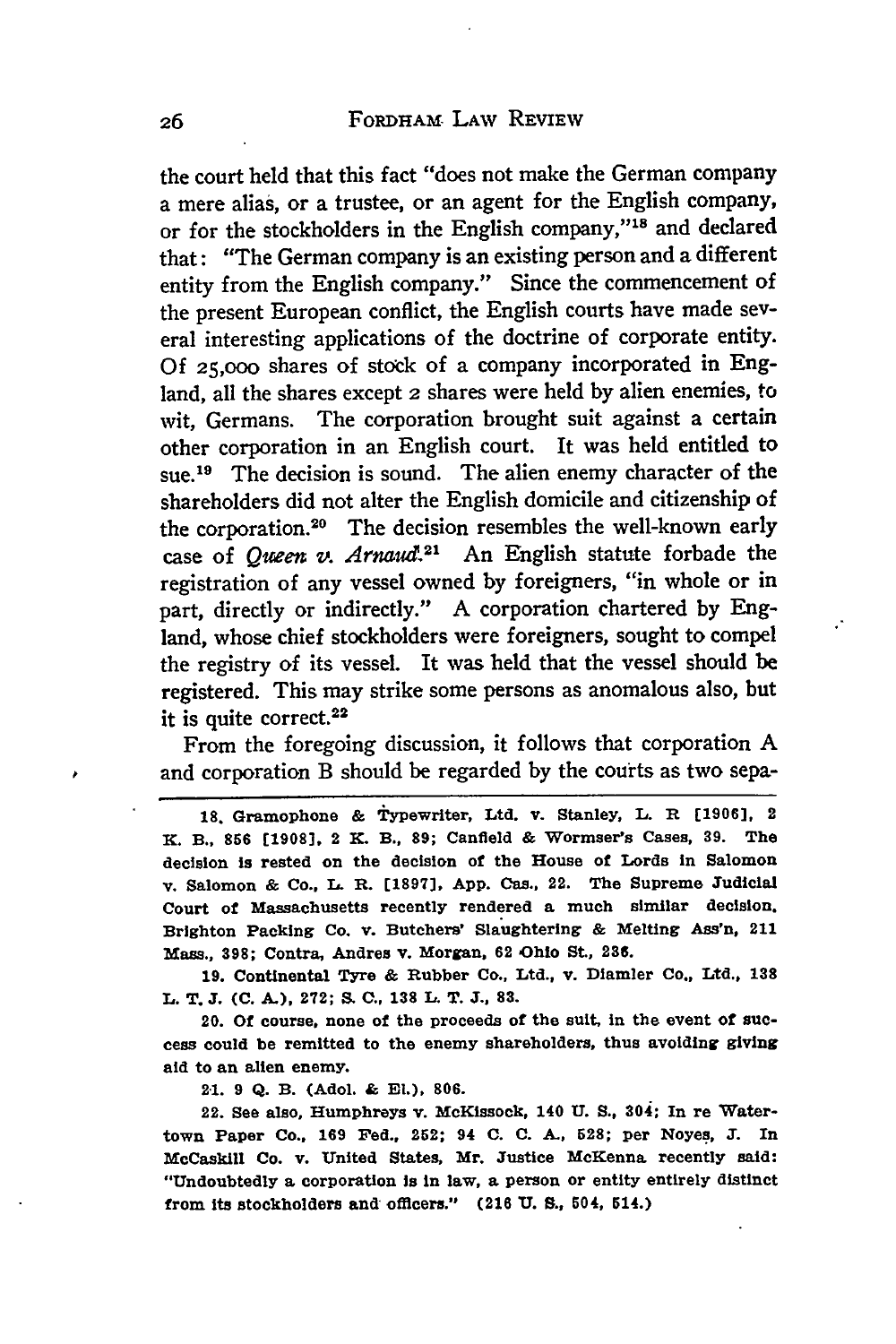rate legal persons. They are not the same juridical entity in any sense of the word. The general rule is that the holder of the legal title to shares of stock is entitled to vote them. When the laws of the state in which a corporation is organized authorize the holding of its stock by other corporations, another corporation holding stock therein and having authority to do so, may vote the stock to the same extent as any other stockholder.<sup>23</sup> This is fortified in New York by the statutory provision which confers upon corporate stockholders "all the rights, powers and privileges" of individual stockholders, thus conferring the right to vote, if not expressly, at least by reasonable implication.<sup>24</sup> And, it has been held in this state that a corporation holding stock in another corporation possesses all the rights of a natural holder, including the right to vote. $25$  Hence, corporation B, as the owner of one hundred shares of corporation A, should be entitled to vote them. Despite the ownership by corporation A. of all the stock of corporation B, this is, in no respect, a voting by corporation A of shares of its own stock.<sup>25a</sup>

The conclusion is, then, that corporation B may lawfully vote the one hundred shares of stock which it owns in corporation A. The corporations are distinct and separate legal entities. The fact that the shares of corporation B all belong to corporation A does not make corporation B-to paraphrase the learned English judge--"a mere alias, or a trustee, or an agent for corporation A, or for the shareholders in corporation A." Since corporation B, a distinct juristic person, has lawful title to one hundred shares of stock in corporation A, and since voting rights follow legal title, statutory prohibitions apart, it follows that corporation B is well within its rights in voting the shares which it holds of corporation A. There is nothing anomalous in this result.

<sup>23.</sup> Rogers v. Nashville R. Co., **91** Fed., **299; 33 C.** C. *A.,* **617;** Davis v. **U. S.** Elec. Co., **77 Md., 35;** Oelberman v. *N.* Y. **R.** Co., **76** Hun, **613; 77** Hun, 332; **29** *N.* Y Supp., 545.

<sup>24.</sup> *N.* **Y.** Stock Corp. Law, Sec. 52. See ante, Note **5.**

<sup>25.</sup> In re Buffalo, etc. R. Co., **37 N.** Y. Supp., 1048.

<sup>25</sup>a. See the decision of Ex-Judge Noyes, as referee, in Lazenby **v. Int.** Cotton Mills Corp., et al. But see Vice Chancellor Pitney's decision In O'Connor v. **Int.** Silver Co., **68 X. J. Eq., 67;** affirmed on quite distinct grounds on appeal **(68** *N.* **J. Eq., 680).**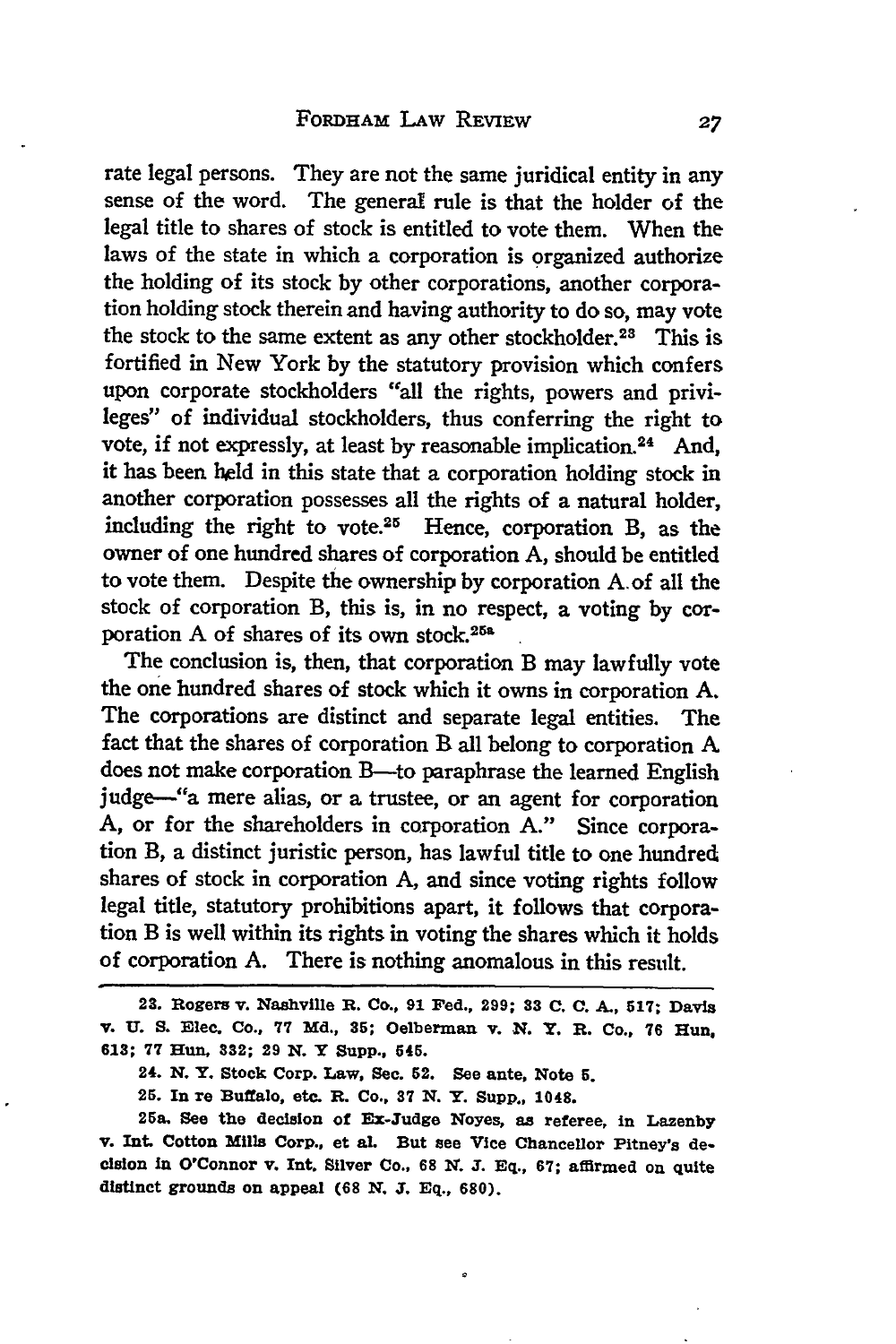It should be noted that there is no suggestion in our hypothetical case of fraud or of disregard of the public interests. It is to ignore the entire theory of separate corporate existence to declare that one corporation is identical, in the eye **of** the law, with another in which it holds a controlling stock interest. But this doctrine of separate existence may be carried too far, and it is properly disregarded in cases of fraud, statutory circumvention, public wrong, and like instances.<sup>26</sup> "If any general rule can be laid down, in the present state of authority, it is that a corporation will be looked upon as a legal entity as a general rule, and until sufficient reason to the contrary appears; but, when the notion of legal entity is used to defeat public convenience, justify wrong, protect fraud, or defend crime, the law will regard the corporation as an association of persons." $27$  In a recent English case, a German vessel owned **by** a German corporation, while sailing from Hamburg to London, was sold by telegraph on August i, to an English corporation, controlled by the German corporation. On August 4, war was declared between Germany and England. Next day, the vessel arrived in England and was seized as a prize. The English corporation claimed that the transfer to it made the seizure illegal. The Prize Court held the seizure proper and that the claim was invalid.<sup>28</sup> The decision is sound. The transfer was not valid as it was made in contemplation of war and to avoid seizure as a prize.29 Under such circumstances, the application of the doctrine of distinct corporate entity, is uncalled for. Lord Mansfield's classic rule as to the use of fictions of law is applicable:

**27.** United States v. Milwaukee Refrigerator Transit Co., 142 Fed., 247, **255,** per Sanborn, **3.;** Canfield **&** Wormser's Cases, **66,** Note 21. The Appellate Division, First Dept., speaking through Dowling, *a.,* said recently: "That the doctrine of corporate entity will not **be** allowed to stand in the way of circumventing fraud or administering Justice, has been **held** in **Goss &** Co. **v.** Goss, No. 2 (147 **App.** Div., **698)."** Garrigues v. International Agricult. Corporation, **159 App.** Div., **877, 880.** The Supreme Court of the United States takes the same **posi**tion. Linn & Lane Timber Co. v. United States, 236 U. S., 574.

28. The Tommi, **59 Sol. J., 26.**

**29.** See The Ann Green, **1** Gall. **(U. S.),** 274.

<sup>26.</sup> See the writer's paper, "Piercing the Veil of Corporate Entity," 12 Columbia **Law** Review, 496.